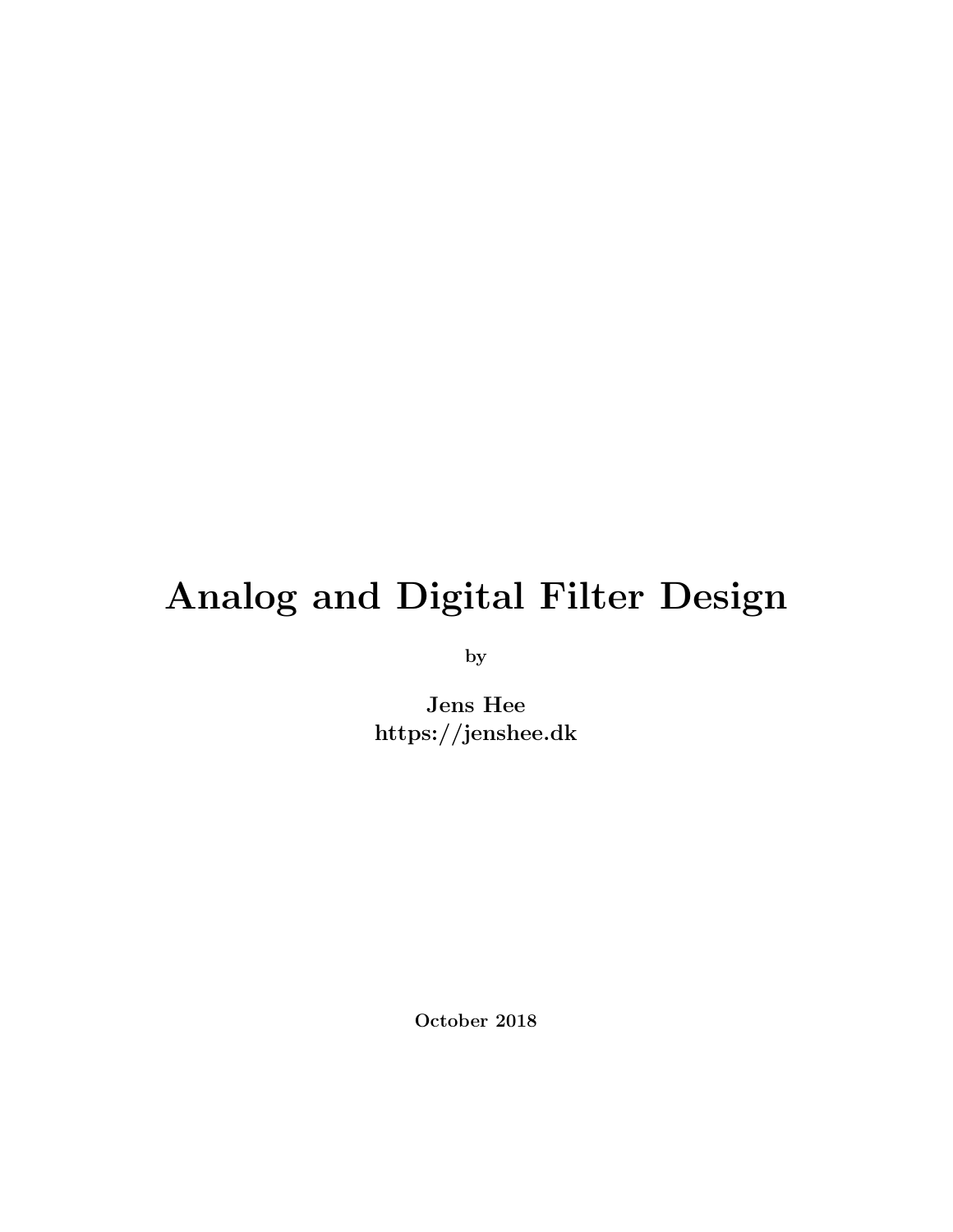# Change log

### 28. September 2018

1. Document started.

### 11. October 2018

1. Figures added.

### 16. October 2018

1. Bilinear transform chapter extended.

### 7. March 2020

1. Meta data added.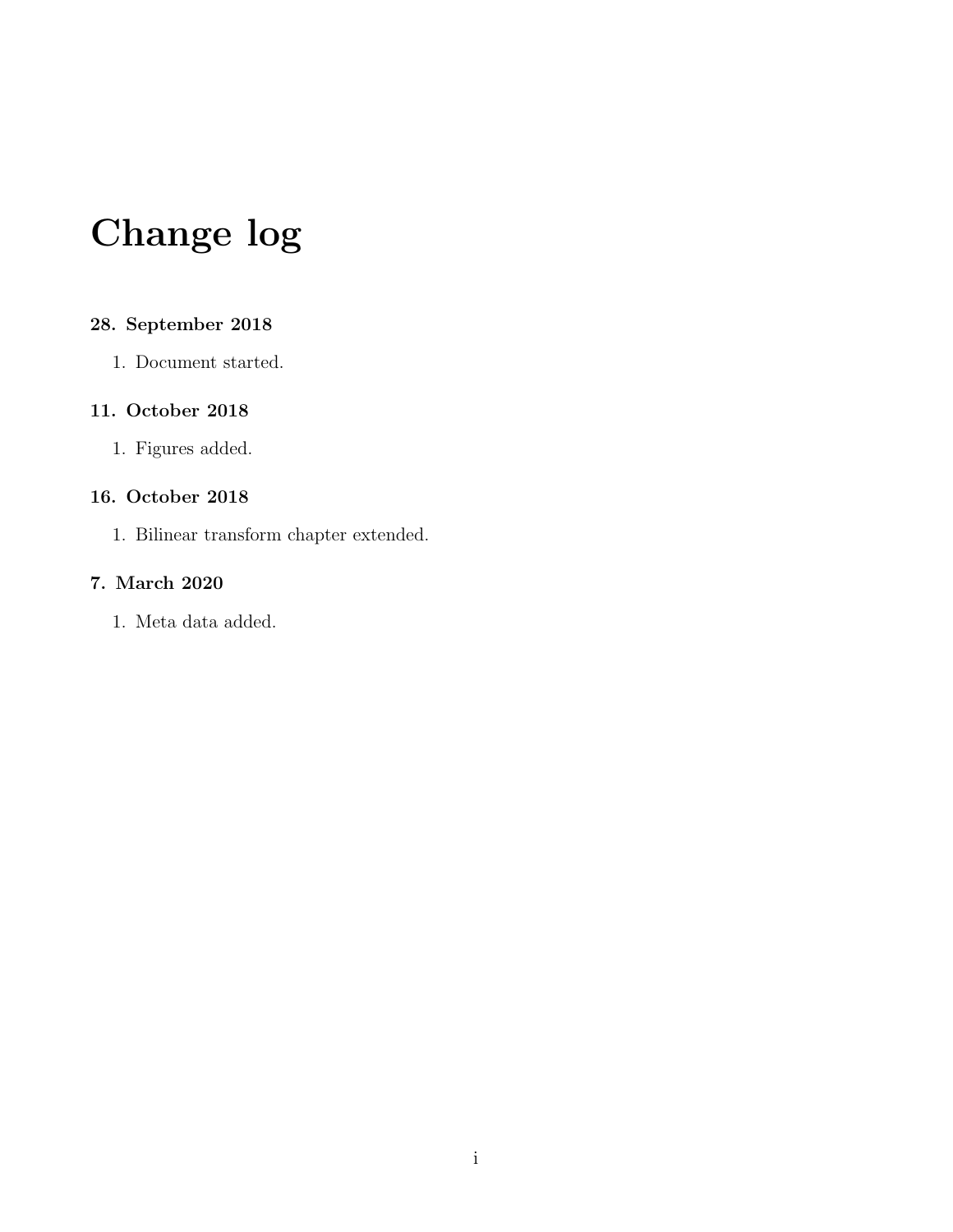# **Contents**

|             |                                    | 1 Introduction                    | $\overline{2}$ |  |
|-------------|------------------------------------|-----------------------------------|----------------|--|
| $\bf{2}$    | <b>Frequency Selective Filters</b> |                                   |                |  |
|             | 2.1                                |                                   | 3              |  |
|             | 2.2                                |                                   | 5              |  |
|             |                                    | 2.2.1                             | 5              |  |
|             |                                    | 2.2.2                             | 6              |  |
|             | 2.3                                |                                   | 6              |  |
|             |                                    | 2.3.1                             | 6              |  |
|             |                                    | 2.3.2                             | $\overline{7}$ |  |
|             | 2.4                                |                                   | 8              |  |
|             |                                    | 2.4.1                             | 8              |  |
|             |                                    | 2.4.2                             | 9              |  |
|             |                                    | 3 Low pass to High pass transform | 10             |  |
|             |                                    | 4 Low pass to Band pass transform | 11             |  |
| $5^{\circ}$ |                                    | The Bilinear transform            | 12             |  |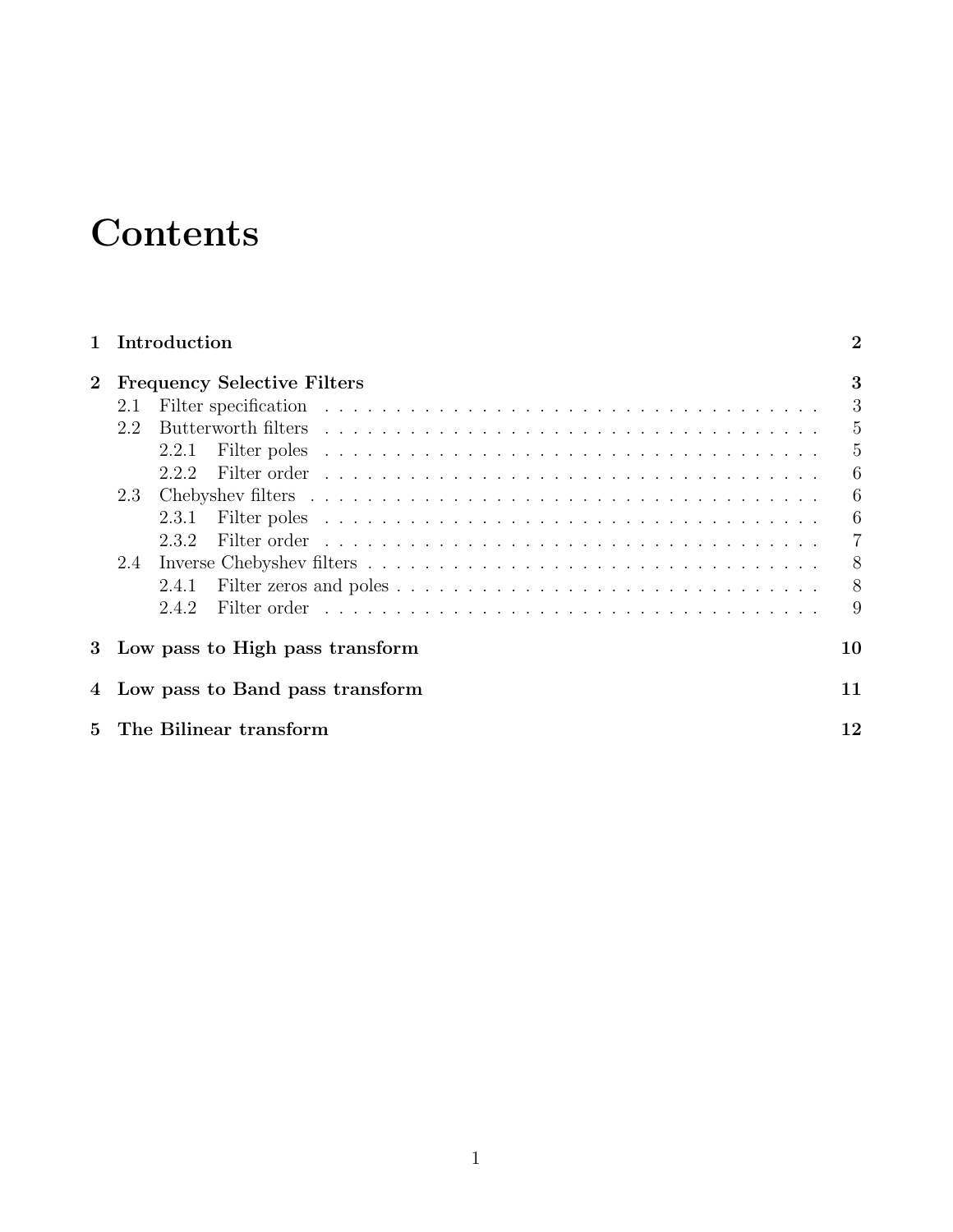## <span id="page-3-0"></span>Introduction

The analog and digital filter design method depends on the type of filter to be designed. Roughly speaking filters fall in two groups: Frequency Selective Filters with approximately piecewise constant frequency weighting and Frequency Weighting Filters where the frequency weighting is some desired curve.

The Frequency Selective Filters are often designed using approximating functions, whereas Frequency Weighting Filters are designed using iterative methods. Frequency Selective filter are also sometimes designed using iterative methods for example if a certain phase or group delay is desired.

Since Frequency Selective Filters have an approximately piecewise constant frequency weighting they can be designed as analog filters and then transformed to digital filters using the bilinear transform. This is normally not possible for Frequency Weighting Filters since the bilinear transform distorts the frequency axis and thereby the desired frequency response.

When transforming an analog filter to a digital filter using the bilinear transform the result is a so called IIR filter(infinite impulse response). Another type of digital filter is the FIR filter (finite impulse response).These filters are usually designed using time domain weighting or iterative methods (e.g. the Remez method). FIR filter design is not covered by this paper. Iterative methods are also excluded from this paper.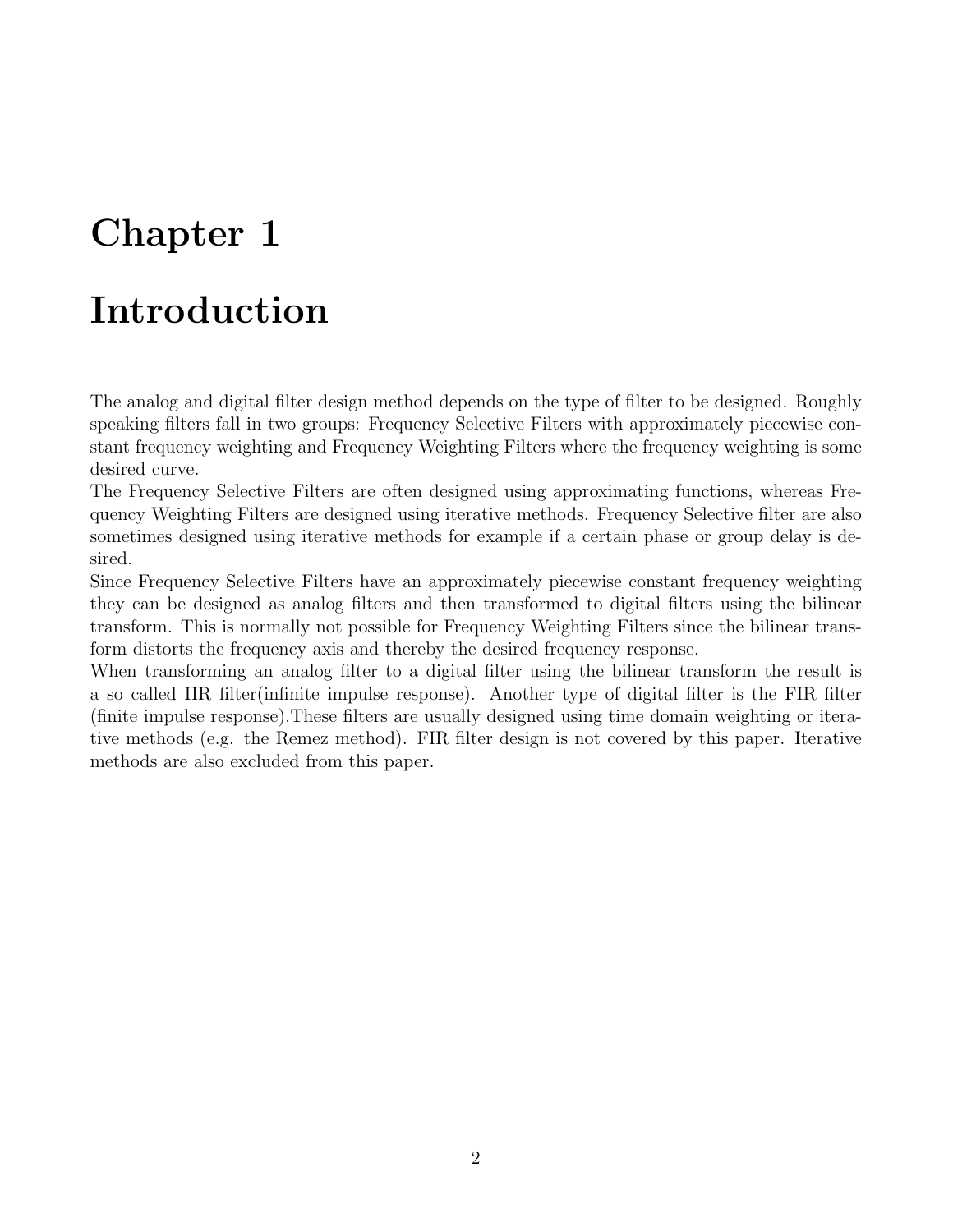## <span id="page-4-0"></span>Frequency Selective Filters

The most common filters of this type are: Low Pass filters, High Pass Filters, Band Pass Filters an Band Stop Filters, where only the magnitude response is specified. These analog filters can be designed using appoximating functions. A prototype LP filter is designed first and it is then converted to the desired type. If a digital filter is to be designed, the analog filter can be transformed to a digital filter using the bilinear transform. It is important to remember that the bilinear transform also in this case distorts the frequency axis, but since the desired frequency response is piecewise constant, this can be handled by adjusting the cut-off frequencies of the analog filter.

## <span id="page-4-1"></span>2.1 Filter specification

A normalized ideal low pass filter has a magnitude frequency response as shown in Figure [2.1.](#page-4-2)



<span id="page-4-2"></span>Figure 2.1: Ideal frequency response of low-pass filter

This ideal response cannot be achieved in practice and it is therefore necessary to change the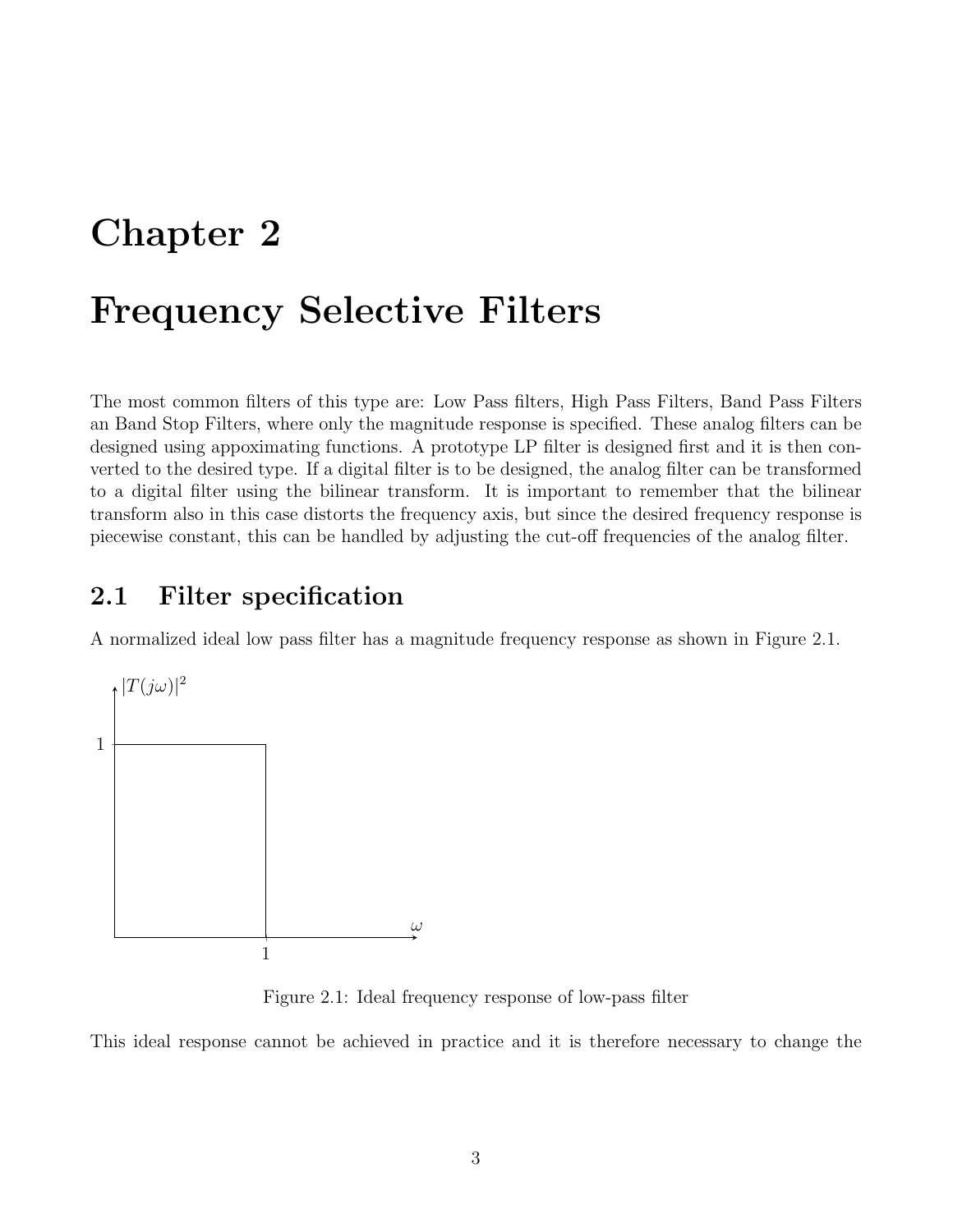

<span id="page-5-0"></span>Figure 2.2: Modified frequency response of low-pass filter

specification to an approximate one as shown in Figure [2.2.](#page-5-0) If the magnitude of the frequency response is written:

$$
|T(j\omega)|^2 = \frac{1}{1 + |K(j\omega)|^2}
$$

then the filter specification can be given by the magnitude of K as shown in Figure [2.3.](#page-5-1)



<span id="page-5-1"></span>Figure 2.3: Modified frequency response of K

It is seen that  $|K(j\omega)|^2$  must approximate zero in the passband and infinity in the stop band. If therefore the zeros and poles are placed on the imaginary axis,  $K(\omega)$  can be written:

$$
K(\omega) = \omega^k \prod_i (\omega^2 - \omega_i^2)
$$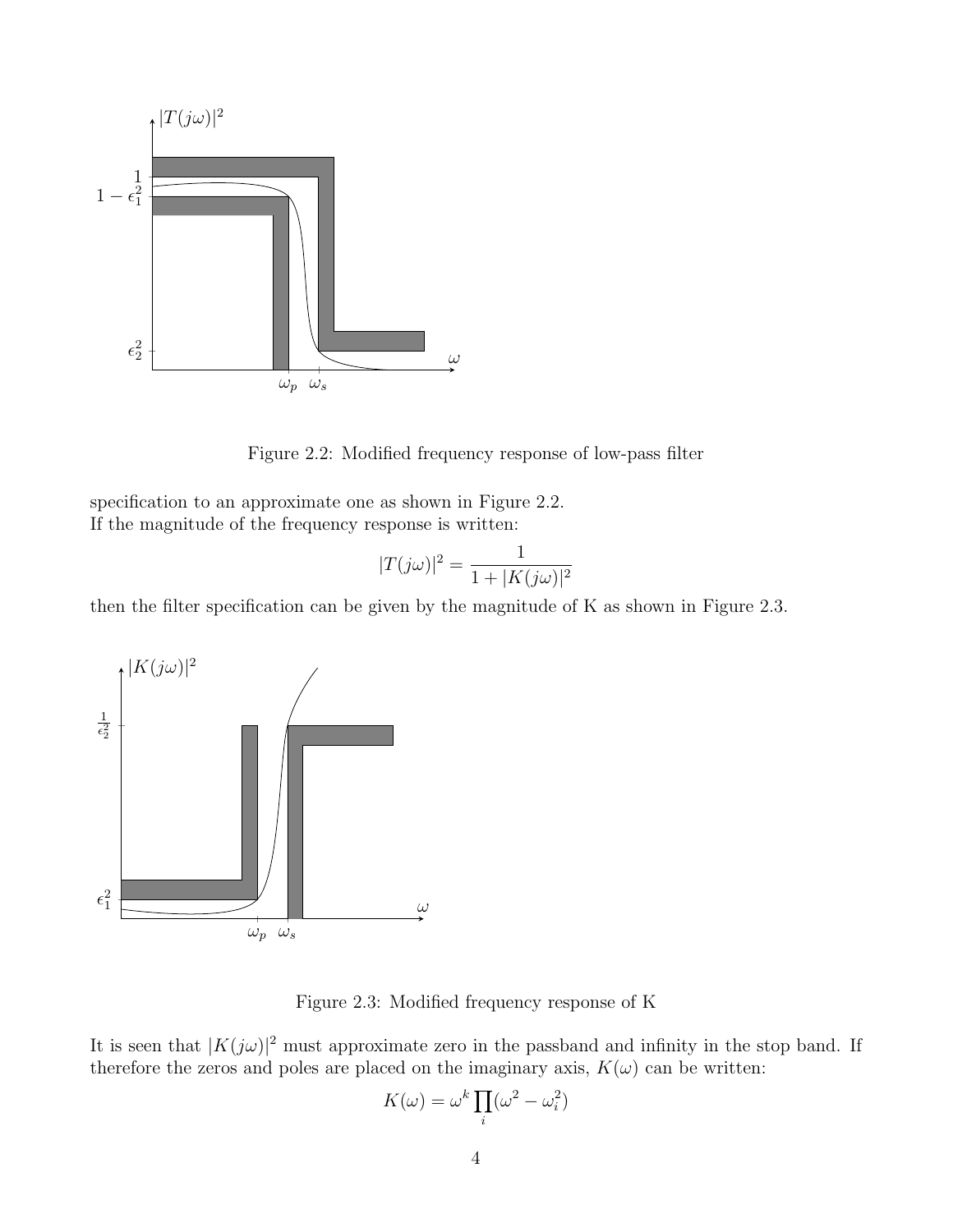or

$$
K(\omega) = \omega^k \frac{\prod_i (\omega^2 - \omega_i^2)}{\prod_j (\omega^2 - \omega_j^2)}
$$

If the zeroes are placed in the passband and the poles in the stop band, then the specification can be met.

The following expressions are used in the next sections:

$$
k = \frac{f_p}{f_s}
$$

where  $f_p$  is the passband cut-off frequency and  $f_s$  is the stop band frequency.

$$
k_1 = \frac{10^{\frac{a_p}{10}} - 1}{10^{\frac{a_s}{10}} - 1}
$$

where  $a_p$  is the maximum damping in the passband and  $a_s$  is the minimum damping in the stop band:

$$
K(\omega) = \epsilon F_n(\omega)
$$

### <span id="page-6-0"></span>2.2 Butterworth filters

### <span id="page-6-1"></span>2.2.1 Filter poles

The Butterworth filter is obtained if  $F_n(0) = 0$  and the first  $n-1$  derivatives of  $F_n$  are zero, giving:

$$
F_n(\omega) = \omega^n
$$

and

$$
|T_n(j\omega)|^2 = \frac{1}{1 + \omega^{2n}}
$$

 $\epsilon$  is omitted since it only scales the frequency axis. Note that  $|T_n(j\omega)|^2 = \frac{1}{2}$  $\frac{1}{2}$  for  $\omega = 1$  independent of *n*. We now have:

$$
T_n(s)T_n(-s) = \frac{1}{1 + (-s^2)^n}
$$

and the poles are found by solving:

$$
(-s^2)^n + 1 = 0
$$

or

$$
s^{2n} = (-1)^{n+1}
$$

The poles are now given by:

$$
s_k = e^{j\frac{v+2k\pi}{2n}}, \quad k \in \{0, 1, 2, ..., 2n-1\}
$$

where  $v = 0$  for n odd and  $v = \pi$  for n even. The poles in the left half plane of  $T_n(s)$  are given by:

$$
s_k = -\sin(\frac{2k+1}{2n}\pi) + j\cos(\frac{2k+1}{2n}\pi), \quad k \in \{0, 1, 2, ..., n-1\}
$$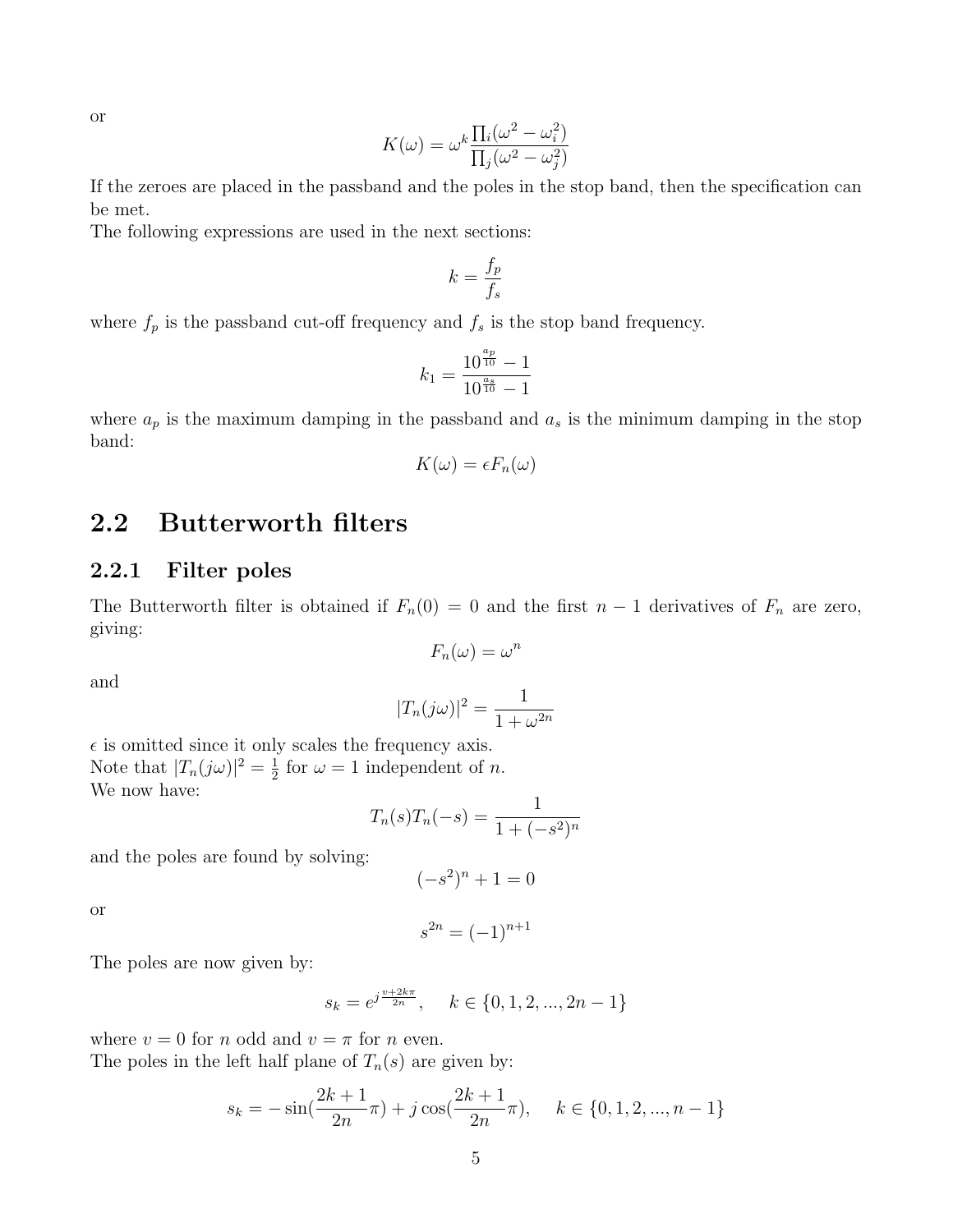The denominator polynomials of  $T_n(s)$  for  $n = 1, 2, 3$  are:

$$
s+1
$$

$$
s2 + \sqrt{2}s + 1
$$

$$
s3 + 2s2 + 2s + 1
$$

### <span id="page-7-0"></span>2.2.2 Filter order

If the damping in the passband is  $a_p$  and the damping in the stop band  $a_s$  then:

$$
a_p = 10 \log(1 + (\frac{f_p}{f_0})^{2n})
$$

$$
a_s = 10 \log(1 + (\frac{f_s}{f_0})^{2n})
$$

giving

$$
(\frac{f_p}{f_s})^{2n} = k_1
$$

and

$$
n = \frac{1}{2} \frac{\log k_1}{\log k}
$$

n is rounded up and a lower and upper bound of  $f_0$  is found from the formulas for  $a_p$  and  $a_s$ . Since  $\omega_0 = 1$  for the poles given above, the poles must be scaled by  $2\pi f_0$  in order to give the desired  $f_p$  and  $f_s$ .

## <span id="page-7-1"></span>2.3 Chebyshev filters

#### <span id="page-7-2"></span>2.3.1 Filter poles

For the Butterworth filter the error in the passband increase with frequency. The maximum error can be reduced by letting the error oscillate through the passband. This is obtained by letting the polynomial  $F$  above be a Chebyshev polynomial:

$$
F_n(\omega) = C_n(\omega) = \cos(n \arccos(\omega))
$$

or

$$
C_n(\omega) = \cos(nu), \quad \omega = \cos(u)
$$

To see this is a polynomial,  $cos(nu)$  is expanded:

$$
C_n(\omega) = \cos(nu) = \cos^n(u) - \binom{n}{2}\cos^{n-2}(u)\sin^2(u) + \binom{n}{4}\cos^{n-4}(u)\sin^4(u) + \dots
$$

Since  $\cos^2(u) + \sin^2(u) = 1$ ,  $\sin^2(u) = 1 - \omega^2$  and:

$$
C_n(\omega) = \omega^n - \binom{n}{2}\omega^{n-2}(1-\omega^2) + \binom{n}{4}\omega^{n-4}(1-\omega^2)^2 + \dots
$$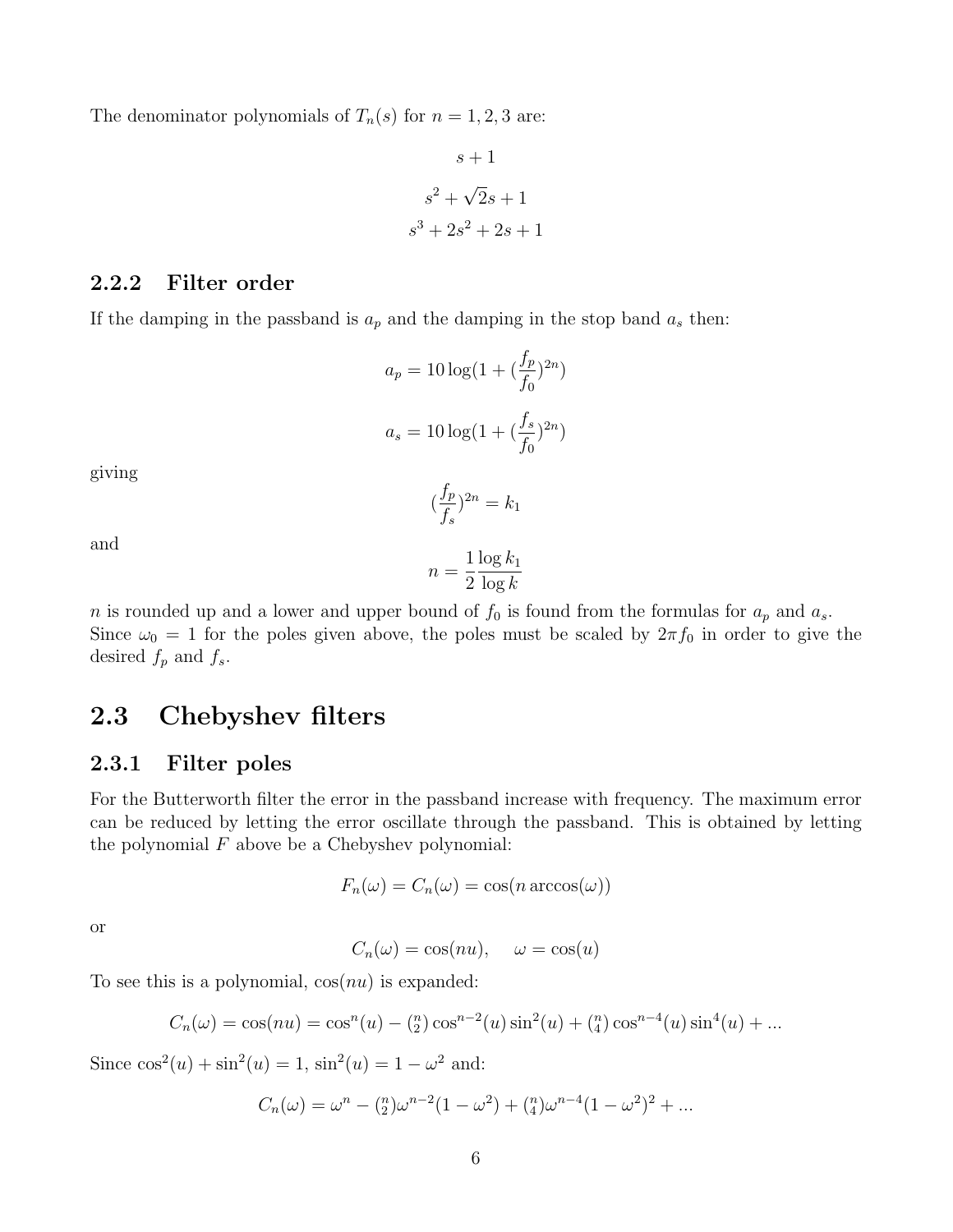The Chebyshev polynomials all oscillates between  $\pm 1$  in the interval -1 to 1. They can be found using the recursion:

$$
C_{n+1}(\omega) = 2C_n(\omega)\omega - C_{n-1}(\omega), C_0(\omega) = 1
$$

The first three polynomials are:

$$
\omega
$$

$$
2\omega^2 - 1
$$

1

The zeros are given by:

$$
\omega = \cos(\frac{2k+1}{2n}\pi), \quad k \in \{0, 1, 2, ..., n-1\}
$$

We now have:

$$
|T_n(j\omega)|^2 = \frac{1}{1 + \epsilon^2 C_n^2(\omega)}
$$

Note that  $|T_n(j\omega)|^2 = \frac{1}{1+\omega}$  $\frac{1}{1+\epsilon^2}$  for  $\omega = 1$  independent of *n*. And

$$
T_n(s)T_n(-s) = \frac{1}{1 + \epsilon^2 C_n^2(\frac{s}{j})}
$$

The poles in the left half plane of  $T_n(s)$  are given by:

$$
s_k = -\sinh(u)\sin(\frac{2k+1}{2n}\pi) + j\cosh(u)\cos(\frac{2k+1}{2n}\pi), \quad k \in \{0, 1, 2, ..., n-1\}
$$

where

$$
u = \frac{1}{n} \sinh^{-1}(\frac{1}{\epsilon})
$$

 $T(s)$  is given by:

$$
T(s) = \frac{G_0}{\prod_k (s - s_k)}
$$

where

$$
G_0 = \prod_k |s_k|, nodd
$$

$$
G_0 = \frac{1}{1 + \epsilon^2} \prod_k |s_k|, neven
$$

### <span id="page-8-0"></span>2.3.2 Filter order

If the damping in the passband is  $a_p$  and the damping in the stop band  $a_s$  then:

$$
a_p = 10 \log(1 + \epsilon^2)
$$

$$
a_s = 10 \log(1 + \epsilon^2 C_n^2(\frac{f_s}{f_p}))
$$

$$
\epsilon^2 = 10^{\frac{ap}{10}} - 1
$$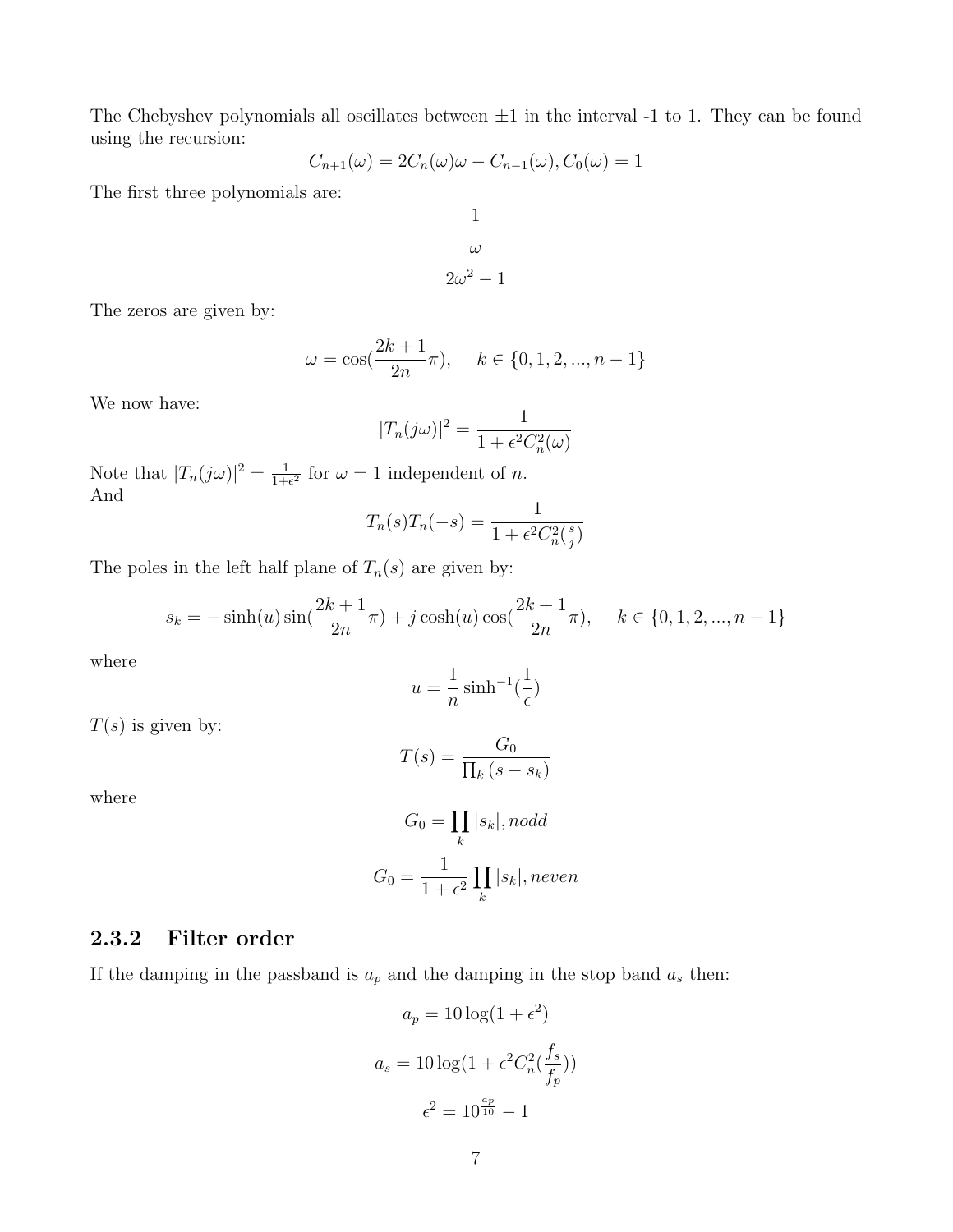$$
\epsilon^2 C_n^2 \left(\frac{f_s}{f_p}\right) = 10^{\frac{as}{10}} - 1
$$

$$
C_n^2 \left(\frac{f_s}{f_p}\right) = \frac{10^{\frac{as}{10}} - 1}{\epsilon^2}
$$

$$
C_n \left(\frac{1}{k}\right) = \frac{1}{\sqrt{k_1}}
$$

 $k$  and  $k_1$  are given in the previous section. Using the Chebyshev approximation:

$$
C_n(\omega) \approx \frac{(\omega + \sqrt{\omega^2 - 1})^n}{2}
$$

we have:

$$
n = \frac{\log(2\sqrt{k_1^{-1}})}{\log(k^{-1} + \sqrt{k^{-2} - 1})}
$$

*n* is rounded up and  $\epsilon$  is given by the formula for  $a_p$ . Since  $\omega_p = 1$  for the poles given above, the poles must be scaled by  $2\pi f_p$  in order to give the desired  $f_p$  and  $f_s$ .

### <span id="page-9-0"></span>2.4 Inverse Chebyshev filters

#### <span id="page-9-1"></span>2.4.1 Filter zeros and poles

The Chebyshev filter has ripple in the passband and decays monotonically in the stop band. If a ripple free passband is required and ripple in the stop band is acceptable, then the following polynomial can be used:

$$
F_n(\omega) = \frac{1}{C_n(\frac{1}{\omega})}
$$

We then have:

$$
|T_n(j\omega)|^2 = \frac{\epsilon^2 C_n^2(\frac{1}{\omega})}{1 + \epsilon^2 C_n^2(\frac{1}{\omega})}
$$

Note that  $|T_n(j\omega)|^2 = \frac{\epsilon^2}{1+\epsilon^2}$  $\frac{\epsilon^2}{1+\epsilon^2}$  for  $\omega = 1$  independent of *n*. And

$$
T_n(s)T_n(-s) = \frac{\epsilon^2 C_n^2(\frac{j}{s})}{1 + \epsilon^2 C_n^2(\frac{j}{s})}
$$

The zeros of  $T_n(s)$  are all on the imaginary axis and determined by the reciprocals of the zeros of the Chebyshev polynomial:

$$
s_k = j \frac{1}{\cos(\frac{2k+1}{2n}\pi)}, \quad k \in \{0, 1, 2, ..., n-1\}
$$

In case the order is odd, the zero of the Chebyshev polynomial at  $\omega = 0$  is discarded and the number of zeros is  $n - 1$ .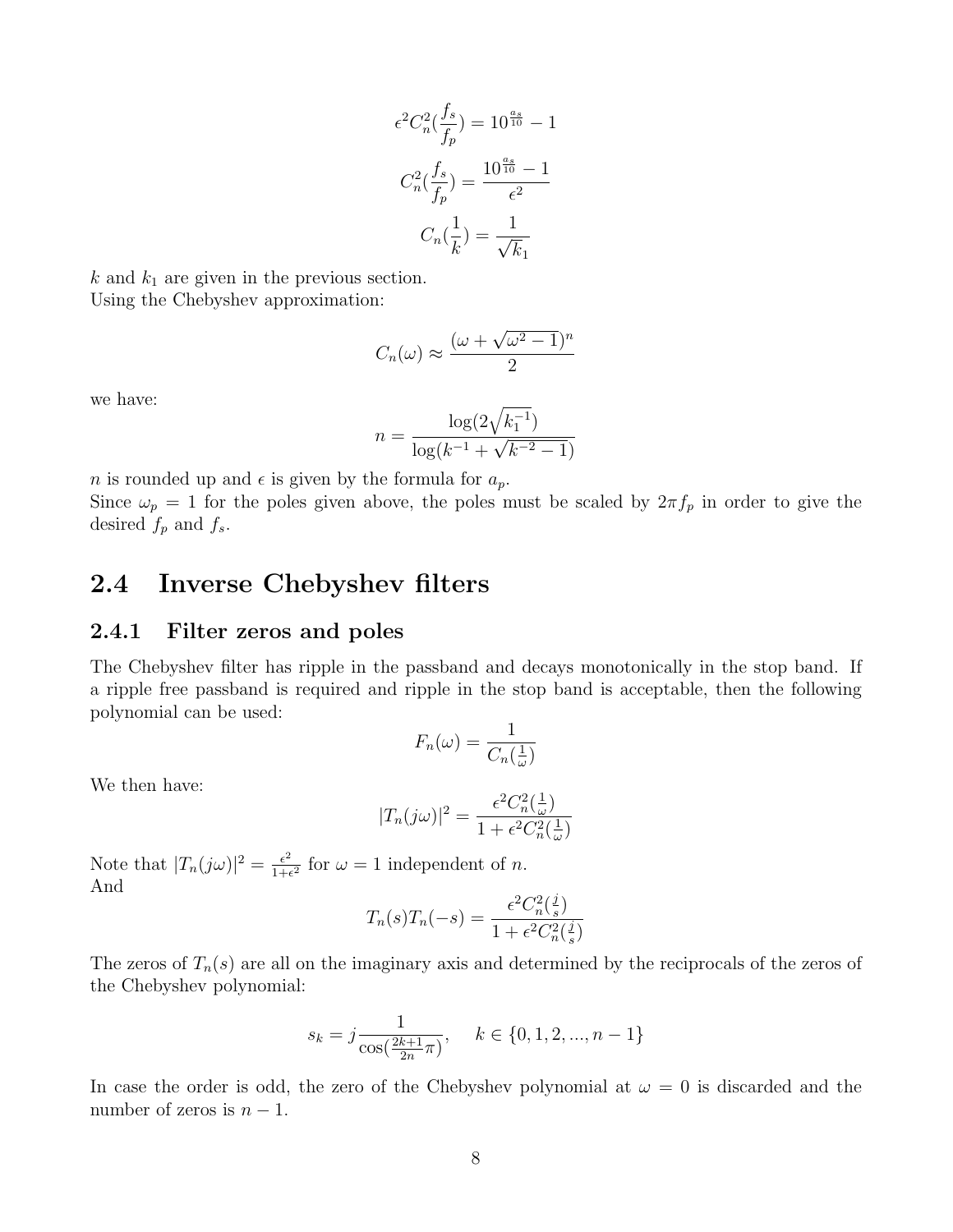The poles in the left half plane are the reciprocal of the poles of the Chebyshev filter given in the previous section:

$$
s_k = \frac{1}{-\sinh(u)\sin(\frac{2k+1}{2n}\pi) + j\cosh(u)\cos(\frac{2k+1}{2n}\pi)}, \quad k \in \{0, 1, 2, ..., n-1\}
$$

where

$$
u = \frac{1}{n} \sinh^{-1}(\frac{1}{\epsilon})
$$

 $T(s)$  is given by:

$$
T(s) = G_0 \frac{\prod_k (s - s_{zk})}{\prod_k (s - s_{pk})}
$$

where

$$
G_0 = \frac{\prod_k |s_{pk}|}{\prod_k |s_{zk}|}
$$

#### <span id="page-10-0"></span>2.4.2 Filter order

If the damping in the stop band is  $a_s$  then:

$$
a_s = -10\log(\frac{\epsilon^2}{1+\epsilon^2})
$$

and

$$
n = \frac{\log(2\sqrt{k_1^{-1}})}{\log(k^{-1} + \sqrt{k^{-2} - 1})}
$$

*n* is rounded up and  $\epsilon$  is given by the formula for  $a_s$ .

Since  $\omega_s = 1$  for the poles and zeros given above, the poles and zeros must be scaled by  $2\pi f_s$  in order to give the desired  $f_p$  and  $f_s.$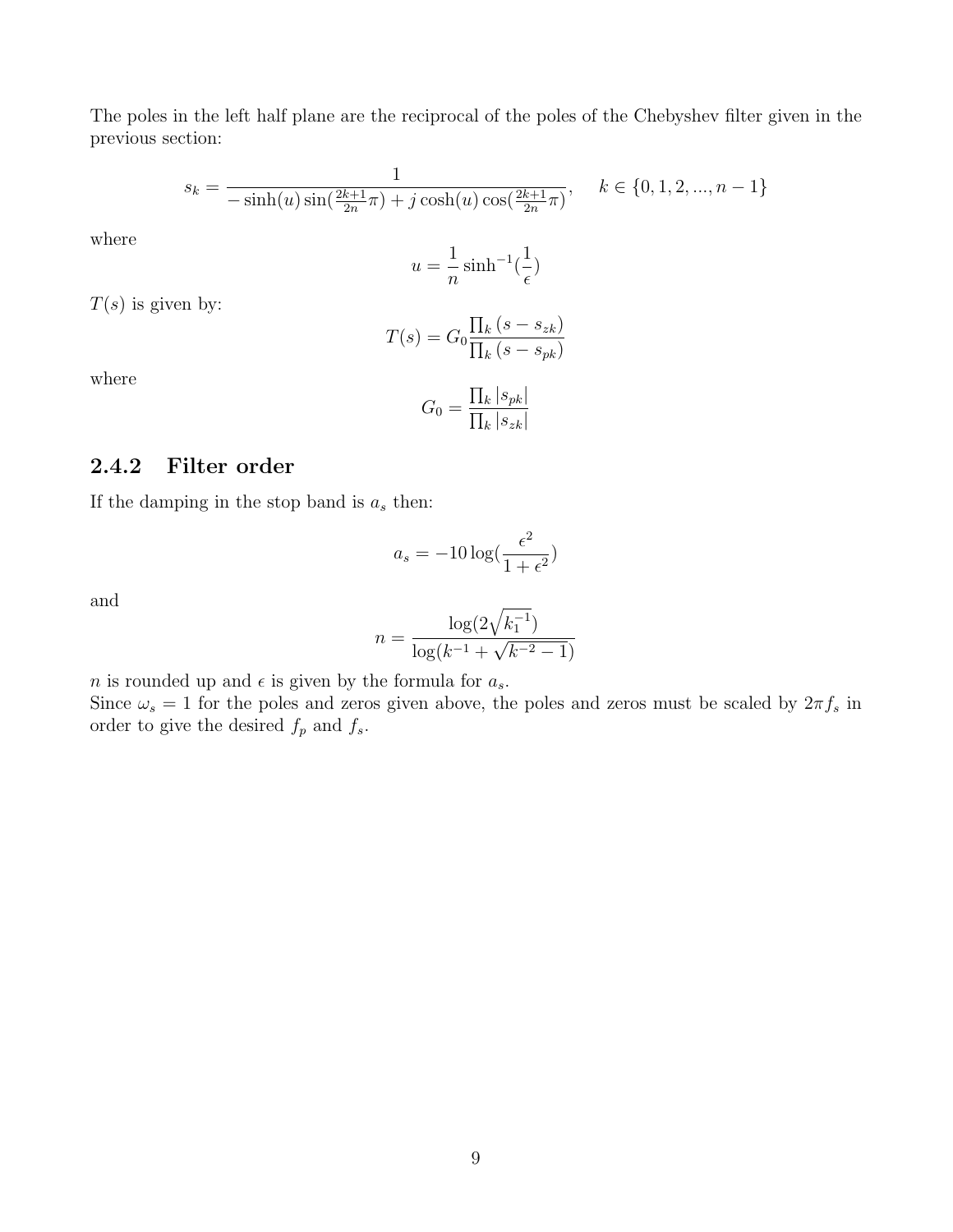## <span id="page-11-0"></span>Low pass to High pass transform

The following mapping:

$$
\omega_{LP} = \frac{1}{\omega_{HP}}
$$

can be used to transform a HP filter specification into a LP filter specification. Thereafter the LP filter poles and zeros can be transformed to a HP filter using:

$$
s_{HP} = \frac{1}{s_{LP}}
$$

If the LP filter has  $n$  poles and  $m$  zeros, then high pass filter transfer function must be multiplied by  $s^{n-m}$ .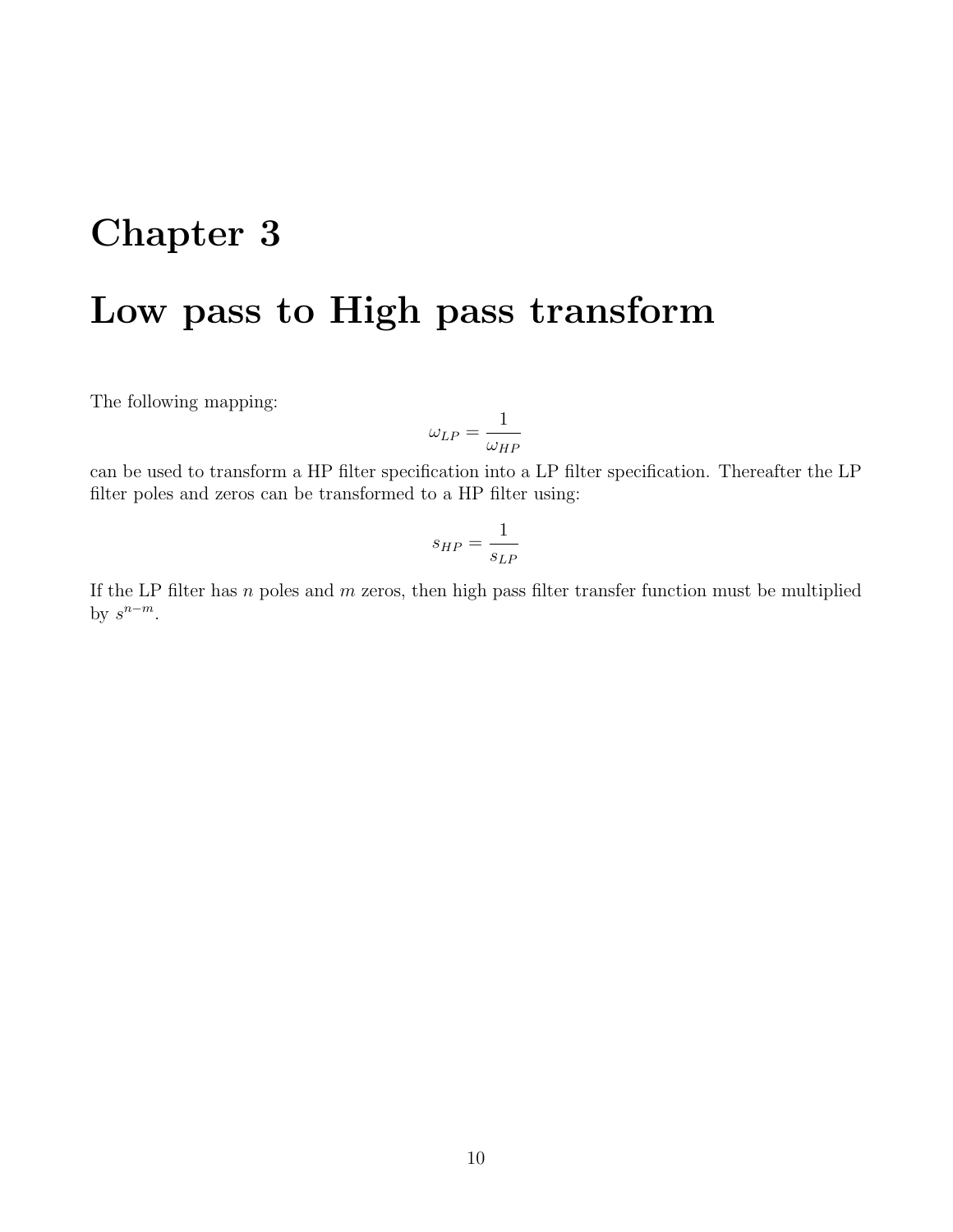## <span id="page-12-0"></span>Low pass to Band pass transform

The following mapping:

$$
\omega_{LP} = \frac{\omega_{BP}}{\omega_c} - \frac{\omega_c}{\omega_{BP}}, \quad \omega_c^2 = \omega_l * \omega_u
$$

where  $\omega_l$  and  $\omega_u$  are the two band edges of the passband or the stop band, can be used to transform a BP filter specification into a LP filter specification. Thereafter the LP filter poles and zeros can be transformed to a BP filter using:

$$
s_{BP} = \frac{\omega_c}{2}(-s_{LP} \pm \sqrt{s_{LP}^2 + 4})
$$

If the LP filter has  $n$  poles and  $m$  zeros, then high pass filter transfer function must be multiplied by  $s^{n-m}$ .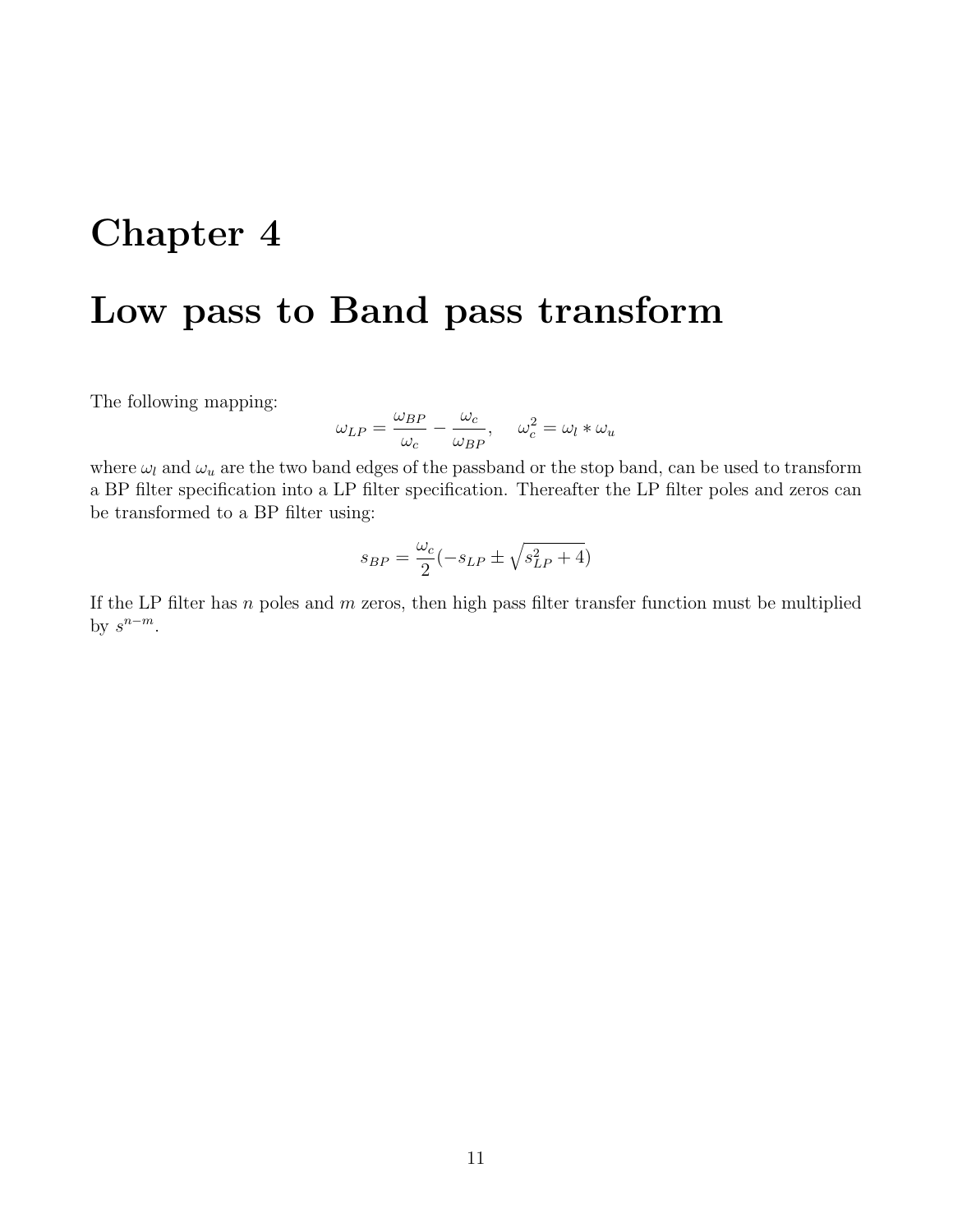## <span id="page-13-0"></span>The Bilinear transform

As mentioned above the Bilinear transform can be used for designing a digital filter knowing a corresponding analog filter. But since the frequency axis is distorted the specification of the digital filter must first be converted to the analog filter specification using:

$$
F = \frac{f_s}{\pi} \tan(\pi \frac{f}{f_s})
$$

where F is the frequency used when designing the analog filter, f is the desired frequency and  $f_s$ is the sampling frequency.

### Example

A bandpass filter is to be realized as a digital filter where:

$$
f_s = 48000Hz
$$
  
\n
$$
f_{pl} = 10000Hz
$$
  
\n
$$
f_{pu} = 14000Hz
$$
  
\n
$$
f_{su} = 16000Hz
$$
  
\n
$$
f_c^2 = \sqrt{f_{p1}f_{p2}}
$$
  
\n
$$
f_{sl} = \frac{f_c^2}{f_{su}} = 8750Hz
$$

The specification of the analog BP filter is then:

 $F_{pl} = 11724 Hz$  $F_{pu} = 19912 Hz$  $F_{su} = 26464 Hz$  $F_{sl} = 9851 Hz$  $F_{pc} = 15279Hz$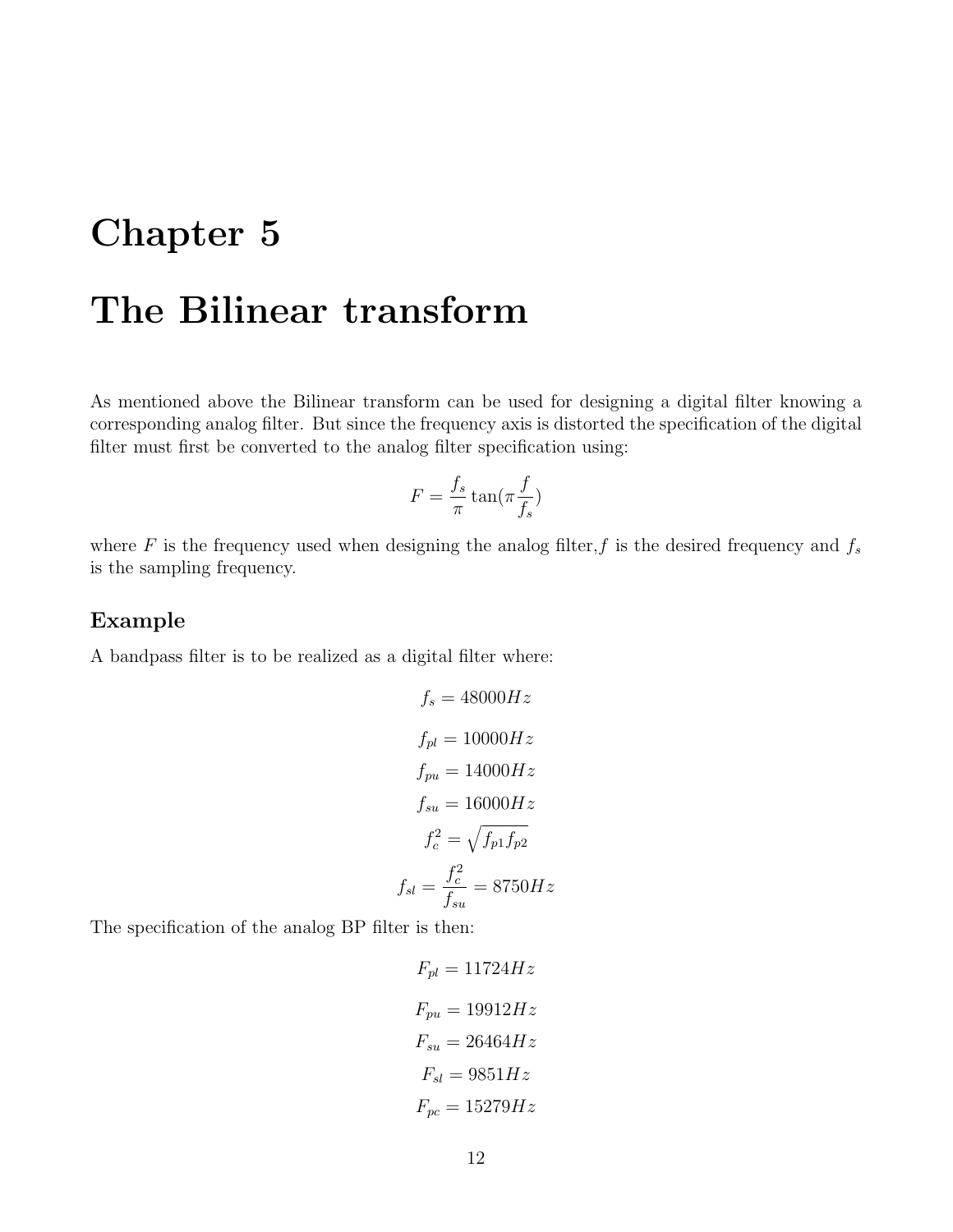$$
F_{sc} = 16146Hz
$$

It is seen that the center frequency is different for the passband and stop band. This is not allowed using the mapping between BP and LP filter described above.

Assuming the center frequency is to be determined by the passband, then using  $F_{su} = 26464Hz$ will give a  $F_{sl}$  outside the specified band and it is therefore necessary to calculate  $F_{su}$  from  $F_{sl}$ , leading to  $F_{su} = 23698Hz$ .

The band pass specification is now transformed to a low pass filter specification and the procedure described above is used to find the poles and zeros of the analog bandpass filter. The final step is to transform poles and zeros to digital form using:

$$
z = \frac{1+\frac{s}{2f_s}}{1-\frac{s}{2f_s}}
$$

Note that  $f_{pl}f_{pu} \neq f_{sl}f_{su}$  for the final digital filter and that  $f_{su}$  is lower than required.